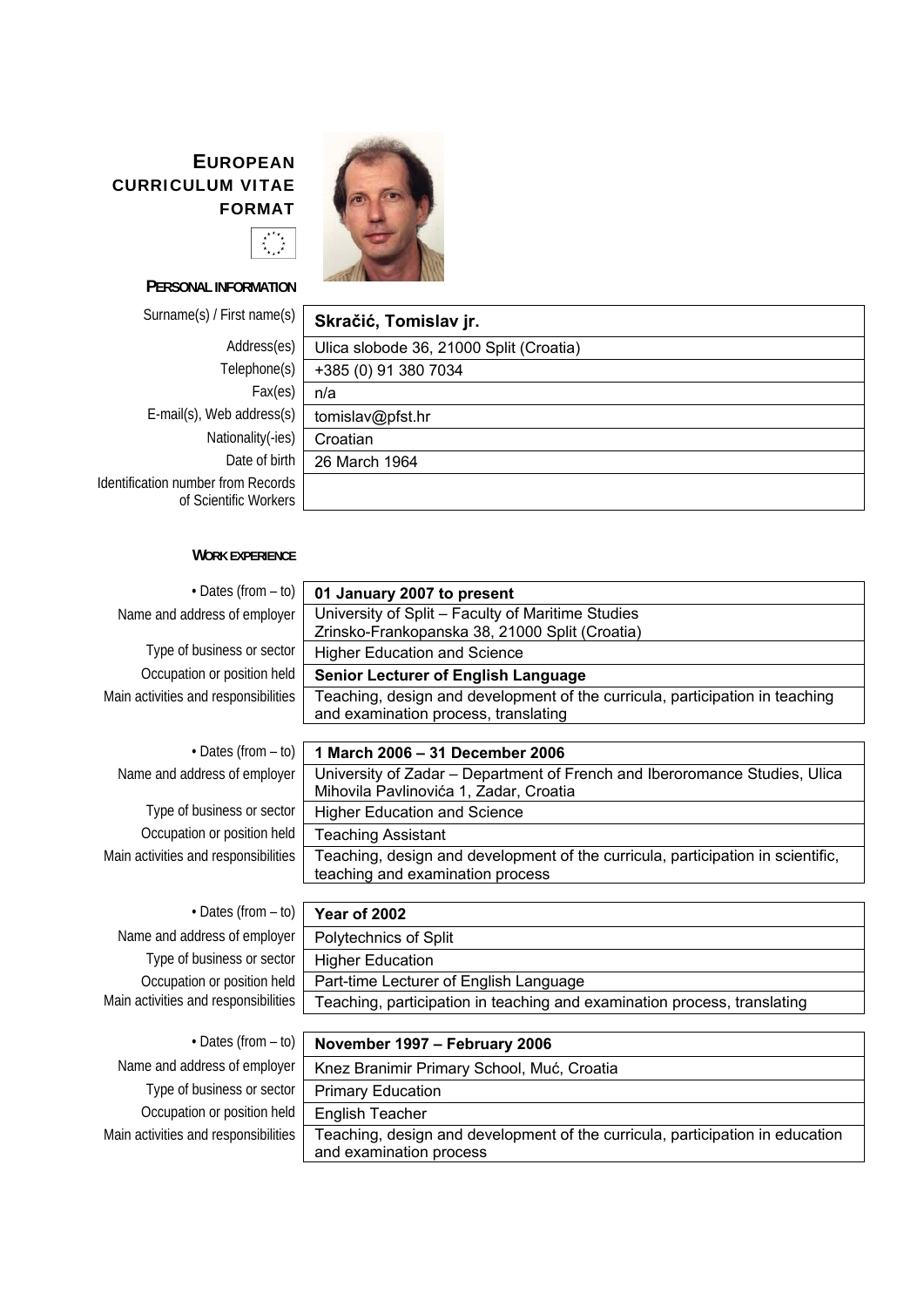| $\cdot$ Dates (from – to)            | March 1993 - November 1997                                                    |
|--------------------------------------|-------------------------------------------------------------------------------|
| Name and address of employer         | Médecins Sans Frontières, Belgium (Split office), ICRC Geneva (Split office), |
|                                      | Pharmaciens Sans Frontières, France (offices in Split and Sarajevo)           |
| Type of business or sector           | International Humanitarian Aid                                                |
| Occupation or position held          | Interpreter and Translator                                                    |
| Main activities and responsibilities | Translating, Interpreting, Public Relations, Coordination                     |

#### **EDUCATION**

| Date                                                 | $2002 - 2005$                                                                                              |
|------------------------------------------------------|------------------------------------------------------------------------------------------------------------|
| Place of education                                   | Zagreb                                                                                                     |
| Name and type of organization<br>providing education | University of Zagreb - Faculty of Humanities and Social Sciences, Ivana<br>Lučića 3, 10000 Zagreb, Croatia |
| Title or qualification awarded                       | MA in Literature                                                                                           |
|                                                      |                                                                                                            |
| Date                                                 | $1982 - 1986$                                                                                              |
| Place of education                                   | Zadar                                                                                                      |
| Name and type of organisation<br>providing education | University of Zadar, Faculty of Arts, Departments of English and French<br>language and literature         |

Title or qualification awarded  $|$  BSc in English and French Language and Literature

### **PERSONAL SKILLS AND COMPETENCIES**

| Mother tongue(s)                         | Croatian                                                                                                                                            |
|------------------------------------------|-----------------------------------------------------------------------------------------------------------------------------------------------------|
| Other language(s)                        |                                                                                                                                                     |
| Language                                 | <b>English</b>                                                                                                                                      |
| Speaking                                 | C2 Proficient user                                                                                                                                  |
| Writing                                  | C2 Proficient user                                                                                                                                  |
| Understanding (listening and<br>reading) | C2 Proficient user                                                                                                                                  |
| Language                                 | <b>French</b>                                                                                                                                       |
| Speaking                                 | B2 Independent user                                                                                                                                 |
| Writing                                  | B2 Independent user                                                                                                                                 |
| Understanding (listening and<br>reading) | B2 Independent user                                                                                                                                 |
| Language                                 | <b>Slovenian</b>                                                                                                                                    |
| Speaking                                 | B2 Independent user                                                                                                                                 |
| Writing                                  | B2 Independent user                                                                                                                                 |
| Understanding (listening and<br>reading) | B2 Independent user                                                                                                                                 |
| SOCIAL SKILLS AND COMPETENCIES           | - Good ability to adapt to multicultural environments (gained through my work<br>experience and travel).<br>- Tolerance and interaction in teaching |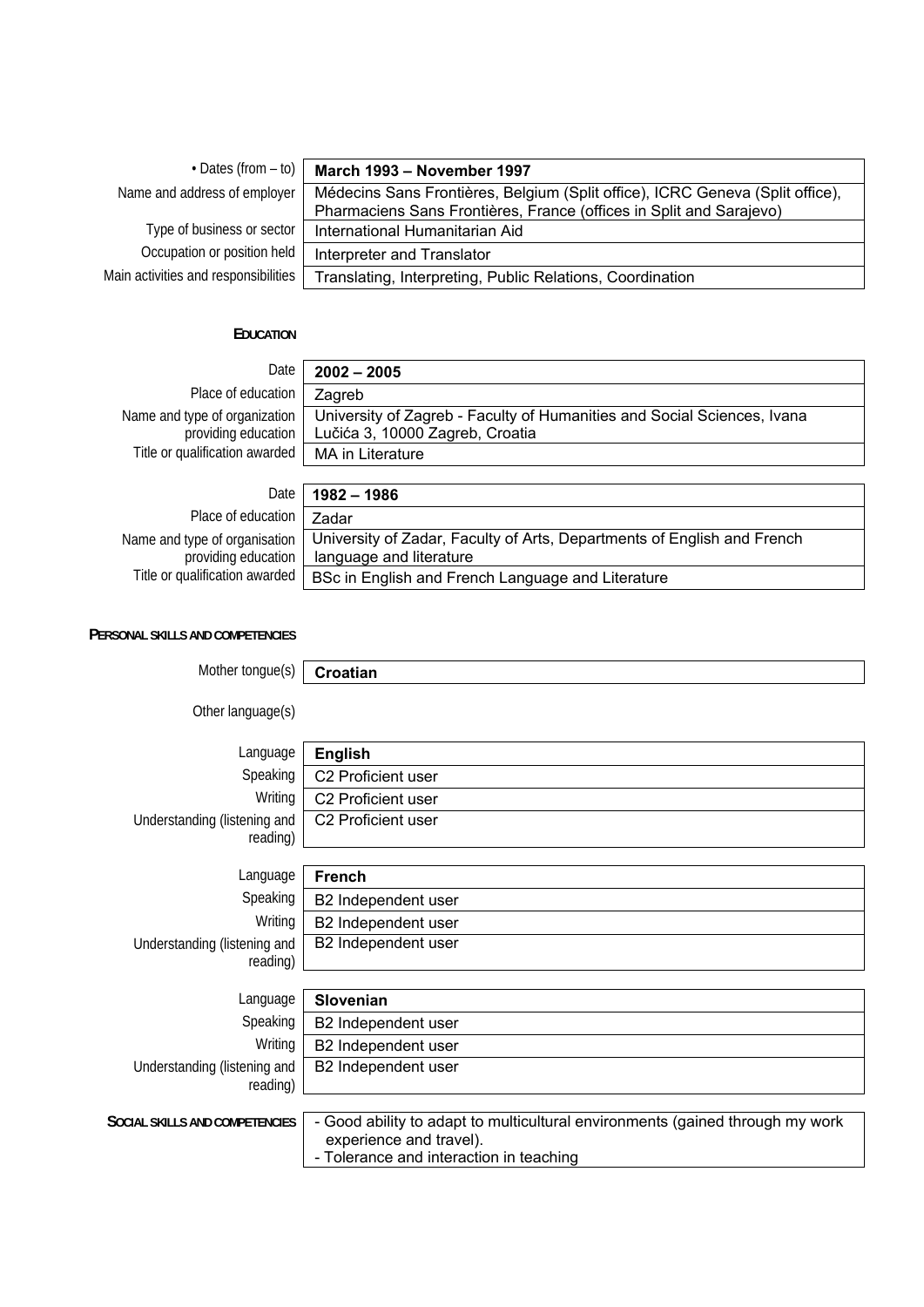|                                                         | - Good communication skills (through teaching, seminars, conferences, direct<br>customer contact).                                                    |
|---------------------------------------------------------|-------------------------------------------------------------------------------------------------------------------------------------------------------|
|                                                         | - Team spirit (gained through teaching and humanitarian activities).                                                                                  |
|                                                         |                                                                                                                                                       |
| <b>ORGANISATIONAL SKILLS AND</b><br><b>COMPETENCIES</b> | - Sense of organisation (acquired through teaching process);<br>- Good experience in project and team management (international NGOs,                 |
|                                                         | seminars, conferences, teaching process).                                                                                                             |
|                                                         |                                                                                                                                                       |
| TECHNICAL SKILLS AND COMPETENCIES                       | - IT skills (MS Office: Word, PowerPoint, Excel, Internet Explorer, Skype)                                                                            |
|                                                         | - Text and book editing, typesetting and layout                                                                                                       |
| <b>ARTISTIC SKILLS AND COMPETENCIES</b>                 | Creative writing, photography editing                                                                                                                 |
|                                                         |                                                                                                                                                       |
|                                                         |                                                                                                                                                       |
| OTHER SKILLS AND COMPETENCIES                           | Sailing, fishing                                                                                                                                      |
| DRIVING LICENCE(S)                                      |                                                                                                                                                       |
|                                                         | Car - B; Boat Leader's Licence Category B                                                                                                             |
| <b>ADDITIONAL INFORMATION</b>                           | <b>PUBLICATIONS</b>                                                                                                                                   |
|                                                         |                                                                                                                                                       |
|                                                         | <b>Books and papers:</b><br>1. Skračić, Tomislav; Kontrabanda pod latinskim jedrom (Contraband                                                        |
|                                                         | under lateen sails), Kapetanov glasnik No. 29, Udruga pomorskih                                                                                       |
|                                                         | kapetana / Shipmasters' Association - Split, December 2014.                                                                                           |
|                                                         | 2. Skračić, Tomislav; Creating an English Textbook for Students of                                                                                    |
|                                                         | Maritime Management, Proceedings of the 5th International Language                                                                                    |
|                                                         | Conference on the Importance of Learning Professional Foreign                                                                                         |
|                                                         | Languages for Communication Between Cultures 2012; Celje, Slovenia,<br>Sept. 2012.                                                                    |
|                                                         | 3. Nenadić, Andrija; Skračić, Tomislav; Perlain, Tino: Potential role of                                                                              |
|                                                         | Croatian academic libraries in the processes of distance education,                                                                                   |
|                                                         | Proceedings of IMSC 2012, 4 <sup>th</sup> International Maritime Science                                                                              |
|                                                         | Conference, Split, Croatia, June 2012.                                                                                                                |
|                                                         | 4. Skračić, Tomislav: Brodostrojar - posao iz snova (Marine engineer - a                                                                              |
|                                                         | dream job), Ukorak s vremenom No. 43, Marine Engineers Association -<br>Split, March 2011.                                                            |
|                                                         | 5. Skračić, Tomislav: Waypoint, English textbook for maritime students,                                                                               |
|                                                         | University of Split, July 2010.                                                                                                                       |
|                                                         | 6. Kasum, Josip; Vidan, Pero; Skračić, Tomislav: Maritime radiation                                                                                   |
|                                                         | protection and seamen's safety, Proceedings of ISEP 18th International                                                                                |
|                                                         | Symposium on Electronics in Transport, Ljubljana, Slovenia, March 2010.                                                                               |
|                                                         | 7. Komar, Ivan; Oršulić, Marijo; Antonić, Radovan; Skračić, Tomislav: Full                                                                            |
|                                                         | mission engine room simulator as most effective education tool for marine<br>engineers, Proceedings of ISC 2nd International Scientific Conference on |
|                                                         | Maritime Area, Lumbarda, Croatia, 2008.                                                                                                               |
|                                                         | 8. Skračić, Tomislav: Biografije trubadura - zabavna i funkcionalna                                                                                   |
|                                                         | tumačenja trobara (Biographies of troubadours - entertaining and                                                                                      |
|                                                         | functional interpretations of the trobar), Murterski godišnjak No. 4 (2007)                                                                           |
|                                                         | 9. Skračić, Tomislav: Biografije trubadura kao fikcionalne i funkcionalne                                                                             |
|                                                         | priče (Biographies of troubadours as fictional and functional accounts),                                                                              |
|                                                         | Dubrovnik No. 4, Matica hrvatska - Ogranak Dubrovnik, 2006.                                                                                           |
|                                                         | 10. Skračić, Tomislav: Jedra na rubovima zemlje, strukturalistička analiza<br>putopisa Na rubovima svijeta Mladena Šuteja (Sails at the edges of the  |
|                                                         | Earth, a structural analysis of the travel book Na rubovima svijeta by                                                                                |
|                                                         | Mladen Šutej), Murterski godišnjak No. 3, Matica hrvatska – Ogranak                                                                                   |
|                                                         | Murter, 2006.                                                                                                                                         |